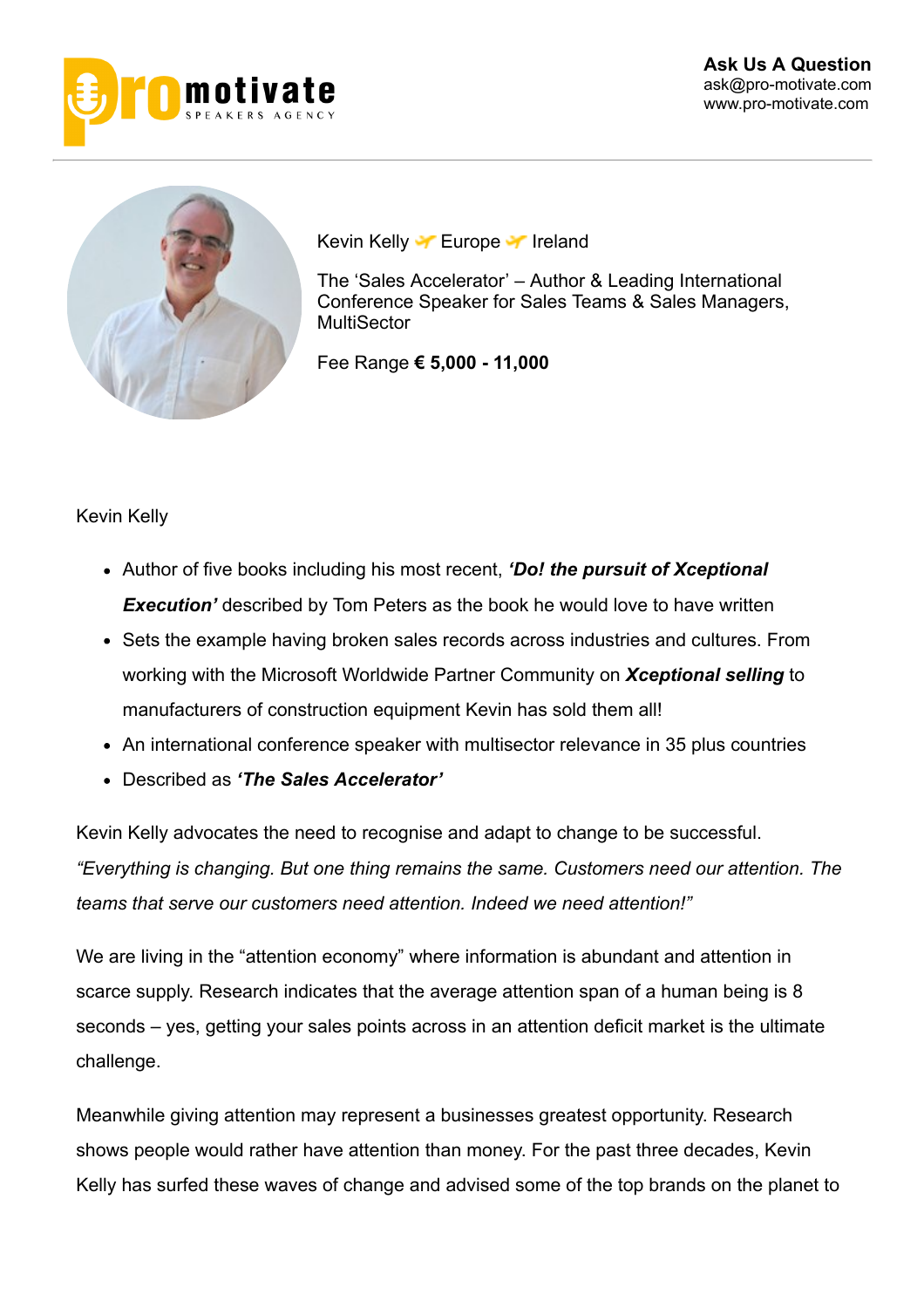sell and excel in changing times. Kevin understands these challenges more than most having sold across cultures and industries over the years.

Born into a business family, Kevin began his sales apprenticeship in the family shop in the West of Ireland at the tender age of six.

Very soon he became aware of the power of attention – different types of attention! Barely able to see over the counter, he entertained customers a multiple of his age that were happy to tell their life story or at least that's how it felt. Then there were others who just couldn't get served quick enough so they could get on with their daily chores.

He quickly understood what type of customer wanted swift execution and which one wanted a counselling service!

This upbringing and associated learnings were the catalysts for his subsequent career in sales and marketing. On graduating with a Marketing degree, Kevin consistently broke sales records in each of the companies he worked for, culminating in him being continuously head hunted. Finally, in 1990, Kevin honoured his entrepreneurial DNA and set up his own company, Advanced Marketing.

The company dedicated itself initially to increasing the sales of small and medium businesses, in addition to exhaustively researching the area of personal and business potential. In 1996, Kevin committed to writing a Best Selling book on motivation, the first of its kind on the Irish market. "How? When You Don't Know How" became a mega-bestseller.

Kevin learned a very valuable lesson in terms of selling and execution: knowledge may give you enough reasons not to act but Do! it anyway, and be prepared to end up in a place you recognise and accept as better than your starting point. This book became the foundation on which he built his international speaking career. Since then he has written four more books

Staying true to his Irish roots, Kevin is a master storyteller who has worked around the world with Fortune 500 companies and prestigious associations like the Million Dollar Round Table. Kevin's keynotes consistently deliver an interactive conversation that engages, informs, inspires and empowers attendees with a toolbox of invaluable takeaways.

## **Kevin Kelly's Keynotes for Sales Teams and/or Sales Leaders**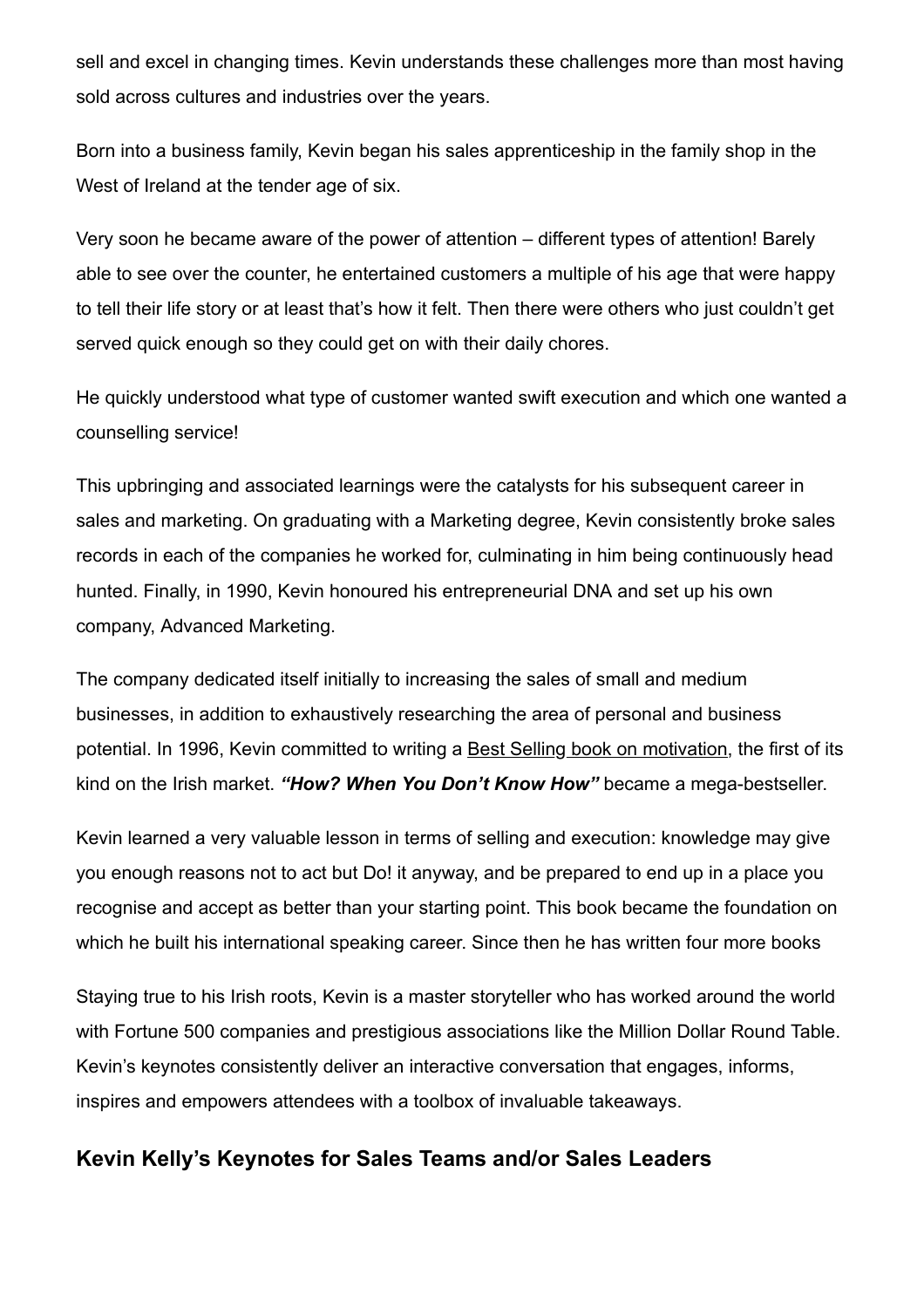Kevin Kelly knows the challenges and joys of the sales profession more than most having sold across industries and cultures all his life. He packs 25 years plus of energy, enthusiasm and results into his keynotes

## *1. For Sales Teams – "ATTENTION IS EVERYTHING IN SALES"*

Leverage your sales with the power of attention.

The sales environment has changed – more often than not several people have an influence on the buying decision eg purchasing, IT, department head, digital etc.

The sales role has also evolved from a transactional focus to consultative. Buyers want trusted advisors, not product reps.

Meanwhile, with attention spans shortening and competition increasing, making your message stick is a massive challenge.

But amidst all the changes, one thing remains the same –any successful sales campaign has to be based on one key building block – delivering quality attention to customers and coworkers. Attention is the most powerful sales drug in the world with no side effects.

So no need to tear up the book and rewrite the rules, the basics are and will always be the same – authentic attention guarantees engagement which guarantees sales.

Kevin Kelly understands the challenges more than most as over the past two decades he has sold cross cultures and across industries. He intimately understands the power of *'Attention'* to engage customers and convert them into advocates.

### **Learning Outcomes**

Adopting Kevin's ideas around how a business gives and gets attention will empower attendees to develop a winning story, connect and close more sales and have the inspiration and perseverance to drive the business forward.

### **Learning Objectives**

What the market is demanding – how to benchmark off World Class Sales Organisations?

### **The three keys to a successful Sales Campaign:**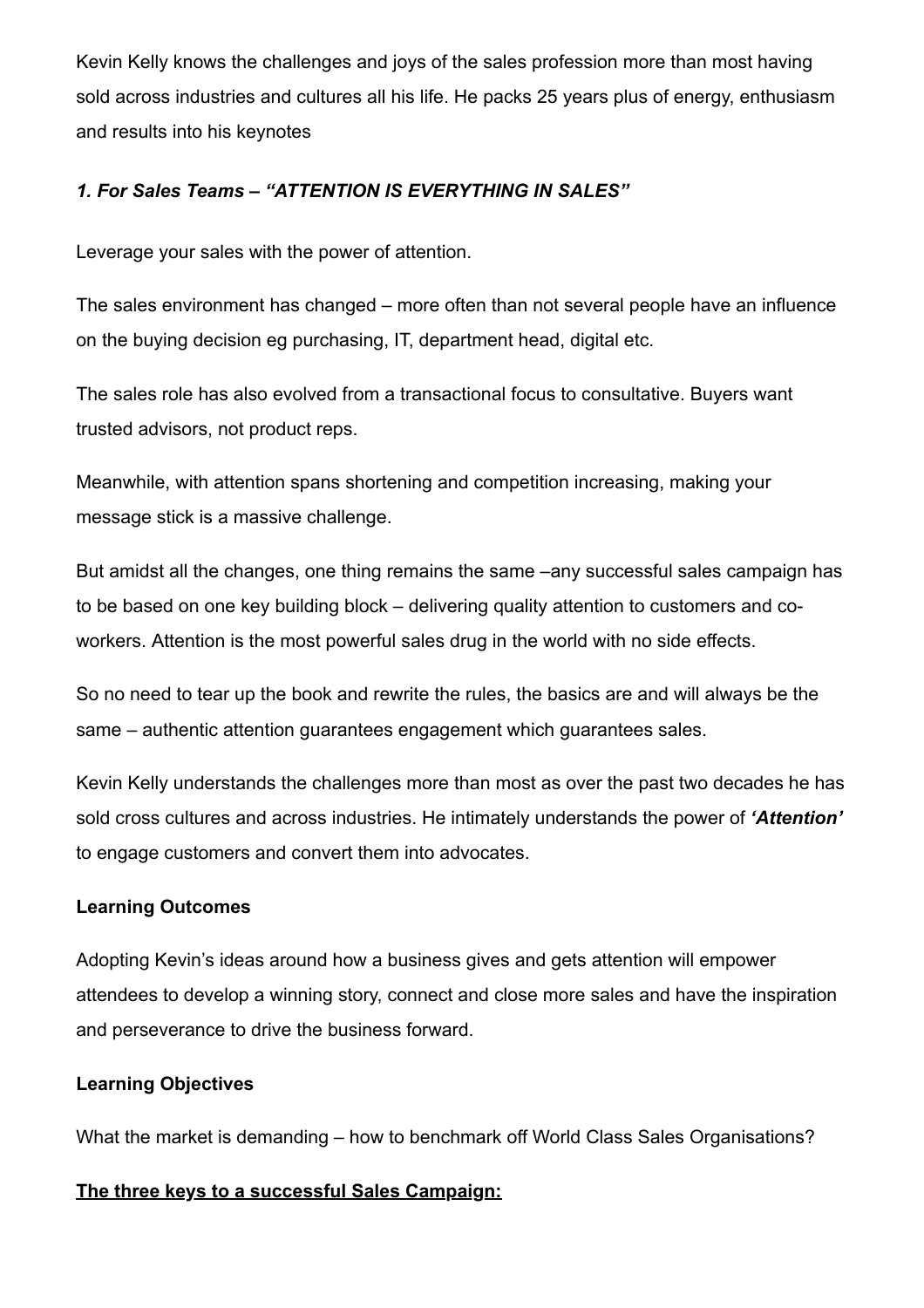- 1. Engagement how paying attention pays off more than reading a script. The one secret to breaking sales records across industries.
- 2. Collaboration why Sales is now a team sport and everyone has a role. How to develop a compelling narrative with your team using the HERO framework.
- 3. Execution how top companies broke through in the face of overwhelming negative market information.

#### *2. For Sales Managers – "ATTENTION IS EVERYTHING IN SALES"*

The sales environment has changed –A leader must collaborate across departments to make that sale. Sales is truly a team sport. In line with the emergence of the uber informed customer, the sales role has evolved –as a leader you need to develop trusted advisors, not order takers.

Meanwhile, with attention spans shortening and competition increasing, enabling the message to stick is a massive challenge. You must upskill your team with the tools necessary to persuade.

Finally, in this changing and tougher sales environment leaders have to work harder to recruit and retain top sales personnel.

But amidst all the changes, one thing remains the same –any successful sales campaign has to be based on one key building block – delivering quality attention to customers and your sales team. Attention guarantees customer and employee engagement.

Kevin Kelly has sold cross cultures and across industries – he understands the power of 'Attention' to engage customers and collaborate within a team and ultimately sell more

#### **Learning Outcomes**

Adopting Kevin's ideas will empower attendees to develop an inclusive winning story and have the inspiration and perseverance to drive the team to sales success.

#### **Learning Objectives**

Learn why Sales is now a team sport and why you should recruit on attitude, not aptitude. Learn why leaders must "mind the gap" – the integrity gap to truly motivate their team. Learn to benchmark off best practice in World Class Sales Organisation. Learn how to truly pay attention and how a sales person's script should be dictated by what they see not by what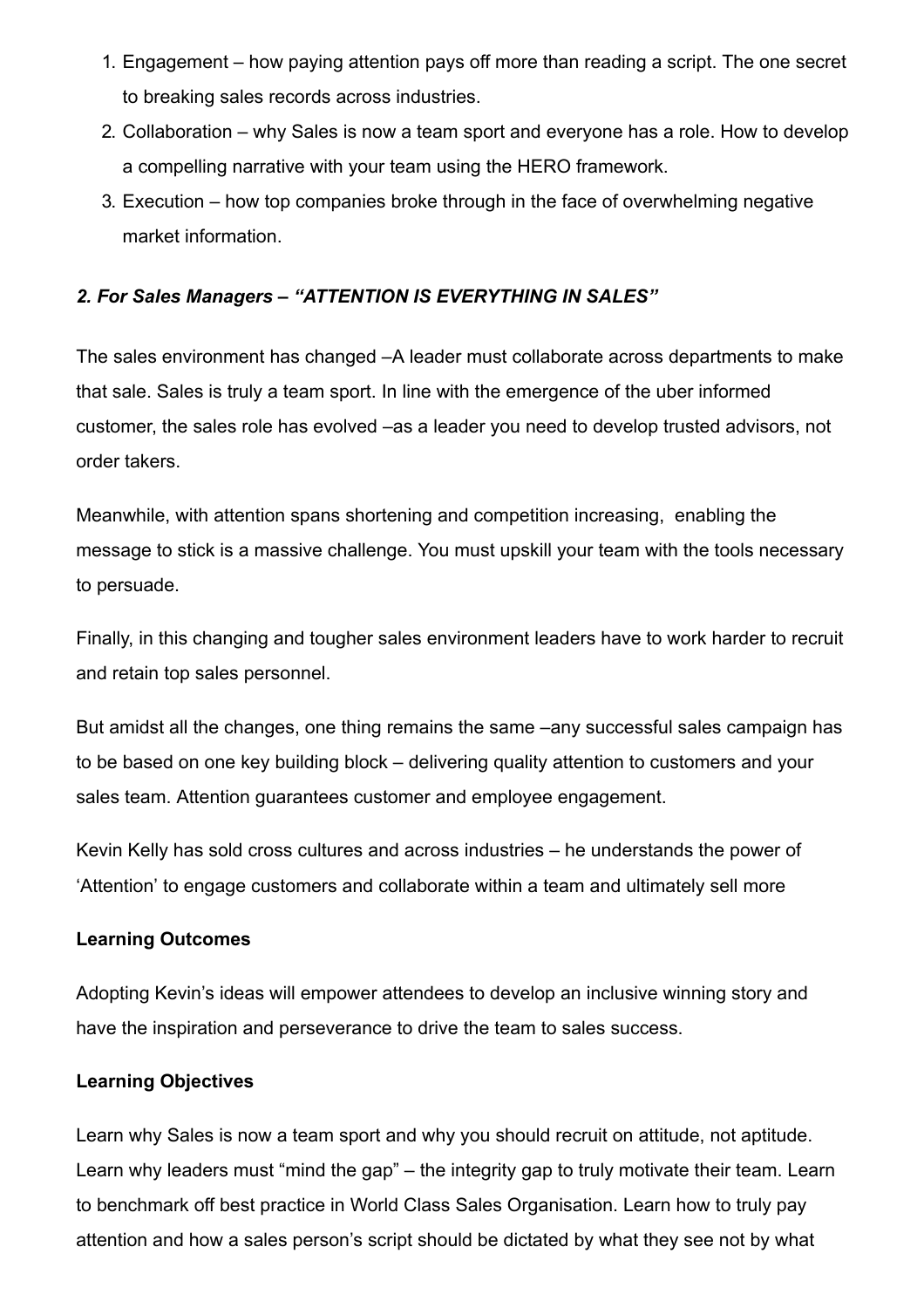you have prepared. Learn the one secret to breaking sales records across industries. Learn how salespeople can convert customers into advocates. Learn how to develop a compelling narrative with your team using Kevin's HERO framework. Learn how one leader used creating a compelling inclusive vision to drive internal customer engagement and create a \$1 billion business.

Kevin Kelly the *'Sales Accelerator'* is available to speak at conferences and companies worldwide with the PROMOTIVATE™ Speakers Agency. Please contact us from our website here for availability and fee details.



# **Client Books**

# **Client Testimonials**

Chris Carter, Marketing Director EMEAC Medical Aesthetics - Hologic, Brussels Conference, 2019



"Energetic, dynamic and curiously captivating. 75minutes disappeared in a heartbeat with Kevin engaging a multi-cultural group of sales and business distributors from across EMEA, challenging and inspiring them to think differently. His messages were absolutely on point and perfectly in sync with our own priorities, I could not have hoped for a better or more aligned finish to a great meeting!"

Jean-Philippe Bousquel, GM Service Sales Europe - GE Healthcare, Lisbon Conference, 2019